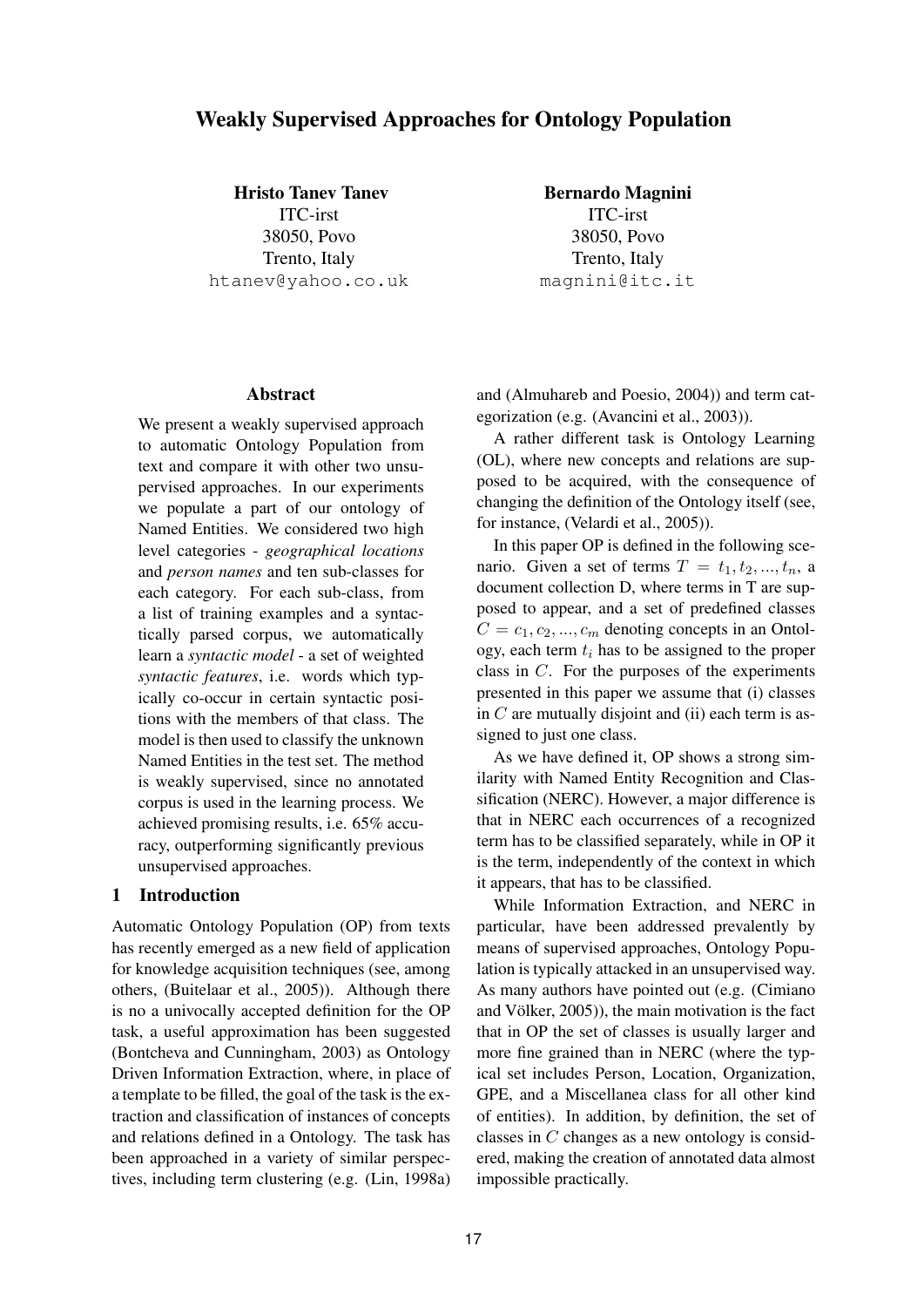According with the demand for weakly supervised approaches to OP, we propose a method, called  $Class - Example$ , which learns a classification model from a set of classified terms, exploiting lexico-syntactic features. Unlike most of the approaches which consider pair wise similarity between terms ((Cimiano and Völker, 2005); (Lin, 1998a)), the Class-Example method considers the similarity between a term  $t_i$  and a set of training examples which represent a certain class. This results in a great number of class features and opens the possibility to exploit more statistical data, such as the frequency of appearance of a class feature in different training terms.

In order to show the effectiveness of the Class-Example approach, it has been compared against two different approaches: (i) a *Class-Pattern* unsupervised approach, in the style of (Hearst, 1998); (ii) an unsupervised approach that considers the word of the class as a pivot word for acquiring relevant contexts for the class (we refer to this method as Class−Word). Results of the comparison show that the Class-Example method outperforms significantly the other two methods, making it appealing even considering the need of supervision.

Although the Class-Example method we propose is applicable in general, in this paper we show its usefulness when applied to terms denoting Named Entities. The motivation behind this choice is the practical value of Named Entity classifications, as, for instance, in applications such as Questions Answering and Information Extraction. Moreover, some Named Entity classes, including names of writers, athletes and organizations, dynamically change over the time, which makes it impossible to capture them in a static Ontology.

The rest of the paper is structured as follows. Section 2 describes the state-of-the-art methods in Ontology Population. Section 3 presents the three approaches to the task we have compared. Section 4 introduces Syntactic Network, a formalism used for the representation of syntactic information and exploited in both the Class-Word and the Class-Example approaches. Section 5 reports on the experimental settings, results obtained, and discusses the three approaches. Section 6 concludes the paper and suggests directions for future work.

## 2 Related Work

There are two main paradigms distinguishing Ontology Population approaches. In the first one Ontology Population is performed using patterns (Hearst, 1998) or relying on the structure of terms (Velardi et al., 2005). In the second paradigm the task is addressed using contextual features (Cimiano and Völker, 2005).

Pattern-based approaches search for phrases which explicitly show that there is an "is-a" relation between two words, e.g. "the ant is an insect" or "ants and other insects". However, such phrases do not appear frequently in a text corpus. For this reason, some approaches use the Web (Schlobach et al., 2004). (Velardi et al., 2005) experimented several head-matching heuristics according to which if a  $term_1$  is in the head of  $term<sub>2</sub>$ , then there is an "is-a" relation between them: For example "Christmas tree" is a kind of "tree".

Context feature approaches use a corpus to extract features from the context in which a semantic class tends to appear. Contextual features may be superficial (Fleischman and Hovy, 2002) or syntactic (Lin, 1998a), (Almuhareb and Poesio, 2004). Comparative evaluation in (Cimiano and Völker, 2005) shows that syntactic features lead to better performance. Feature weights can be calculated either by Machine Learning algorithms (Fleischman and Hovy, 2002) or by statistical measures, like Point Wise Mutual Information or the Jaccard coefficient (Lin, 1998a).

A hybrid approach using both pattern-based, term structure, and contextual feature methods is presented in (Cimiano et al., 2005).

State-of-the-art approaches may be divided in two classes, according to different use of training data: Unsupervised approaches (see (Cimiano et al., 2005) for details) and supervised approaches which use manually tagged training data, e.g. (Fleischman and Hovy, 2002). While stateof-the-art unsupervised methods have low performance, supervised approaches reach higher accuracy, but require the manual construction of a training set, which impedes them from large scale applications.

# 3 Weakly supervised approaches for Ontology Population

In this Section we present three Ontology Population approaches. Two of them are unsupervised: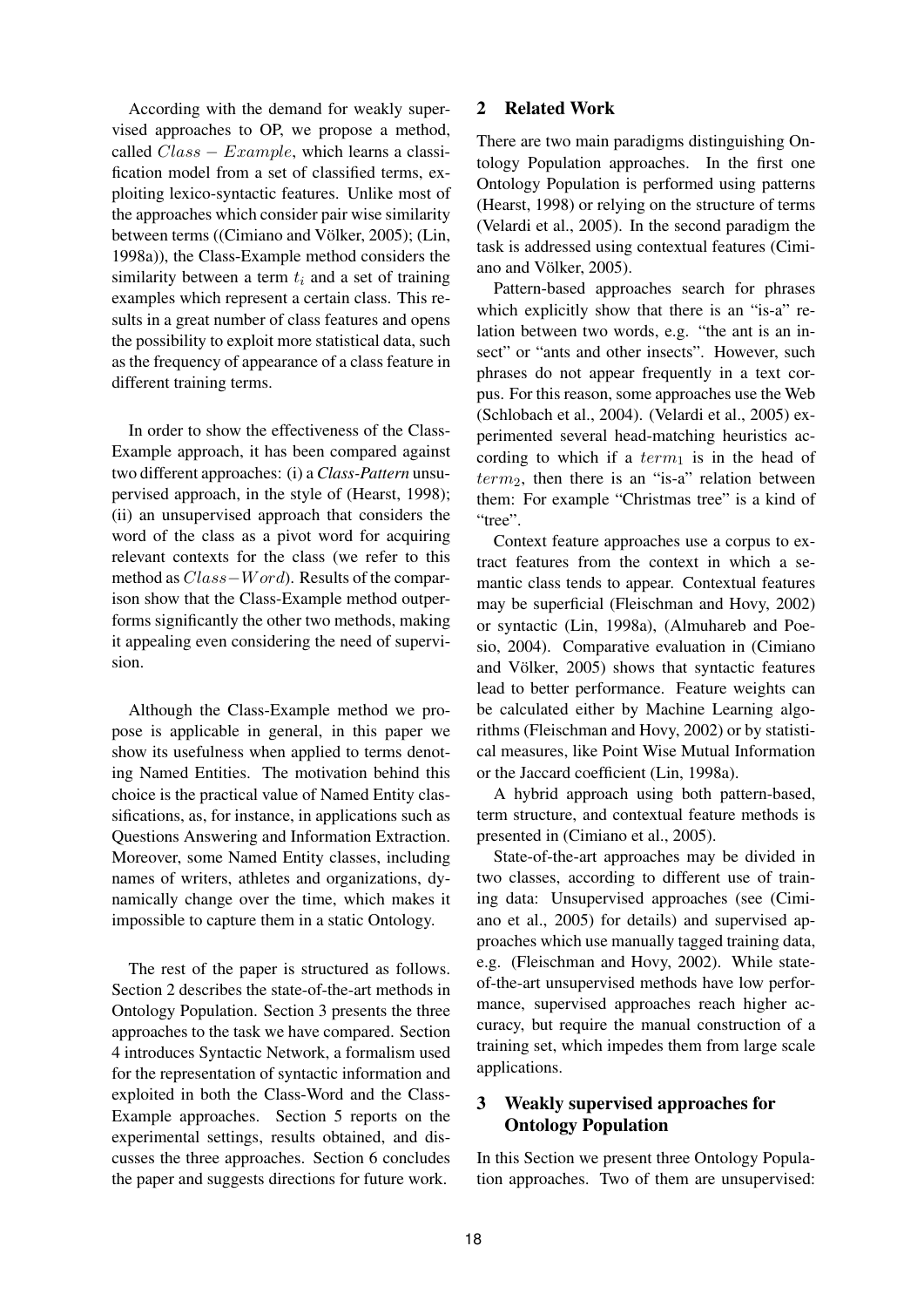(i) a pattern-based approach described in (Hearst, 1998), which we refer to as *Class-Pattern* and (ii) a feature similarity method reported in (Cimiano and Völker, 2005) to which we will refer as *Class-Word*. Finally, we describe a new weakly supervised approach for ontology population which accepts as a training data lists of instances for each class under consideration. This method we call *Class-Example*.

## 3.1 Class-Pattern approach

This approach was described first in (Hearst, 1998). The main idea is that if a term  $t$  belongs to a class  $c$ , then in a text corpus we may expect the occurrence of phrases like *such c as t,...*. In our experiments for ontology population we used the patterns described in the Hearst's paper plus the pattern *t* is  $(a | the) c$ :

- 1. t is (a | the)  $c$
- 2. such  $c$  as  $t$
- 3. such c as  $(NP,)*$ , (and | or) t
- 4.  $t$  (,NP)\* (and | or) other c
- 5. c, (especially | including) (NP,  $)*t$

For each instance from the test set  $t$  and for each concept c we instantiated the patterns and searched with them in the corpus. If a pattern which is instantiated with a concept  $c$  and a term  $t$  appears in the corpus, then we assume the  $t$  belongs to  $c$ . For example, if the term to be classified is "Etna" and the concept is "mountain", one of the instantiated patterns will be "mountains such as Etna"; if this pattern is found in the text, then "Etna" is considered to be a "mountain". If the algorithm assigns a term to several categories, we choose the one which co-occurs most often with the term.

### 3.2 Class-Word approach

(Cimiano and Völker, 2005) describes an unsupervised approach for ontology population based on vector-feature similarity between each concept  $c$  and a term to be classified  $t$ . For example, in order to conclude how much "Etna" is an appropriate instance of the class "mountain", this method finds the feature-vector similarity between the word "Etna" and the word "mountain". Each instance from the test set  $T$  is assigned to one of the classes in the set C. Features are collected from Corpus and the classification algorithm on

```
\nclassify(T, C, Corpus)\n    forecast() in T) do{\n    
$$
v_t = getContextVector(t, Corpus); \}
$$
\n    forecast() do{\n    
$$
v_c = getContextVector(c, Corpus); \}
$$
\n    forecast() in T) do{\n    classes[t] = argmax_{c \in C}^{sim}(v_t, v_c); \}\n    return classes[];\nend classify\n
```

Figure 1: Unsupervised algorithm for Ontology Population.

figure 1 is applied. The problem with this approach is that the context distribution of a name (e.g. "Etna") is sometimes different than the context distribution of the class word (e.g. "mountain"). Moreover, a single word provides a limited quantity of contextual data.

In this algorithm the context vectors  $v_t$  and  $v_c$  are feature vectors whose elements represent weighted context features from Corpus of the term  $t$  (e.g. "Etna") or the concept word  $c$  (e.g. "mountain"). Cimiano and Völker evaluate different context features and prove that syntactic features work best. Therefore, in our experimental settings we considered only such features extracted from a corpus parsed with a dependency parser. Unlike the original approach which relies on pseudo-syntactic features, we used features extracted from dependency parse trees. Moreover, we used virtually all the words connected syntactically to a term, not only the modifiers. A syntactic feature is a pair: *(word, syntactic relation)* (Lin, 1998a). We use two feature types: *First order features*, which are directly connected to the training or test examples in the dependency parse trees of Corpus; *second order features*, which are connected to the training or test instances indirectly by skipping one word (the verb) in the dependency tree. As an example, let's consider two sentences: "Edison invented the phonograph" and "Edison created the phonograph". If "Edison" is a name to be classified, then two first order features of this name exist - ("invent", *subject-of*) and ("create", *subject-of*). One second order feature can be extracted - ("phonograph", *object-of+subject*); it cooccurs two times with the word "Edison". In our experiments second order features are considered only those words which are governed by the same verb whose subject is the name which is a training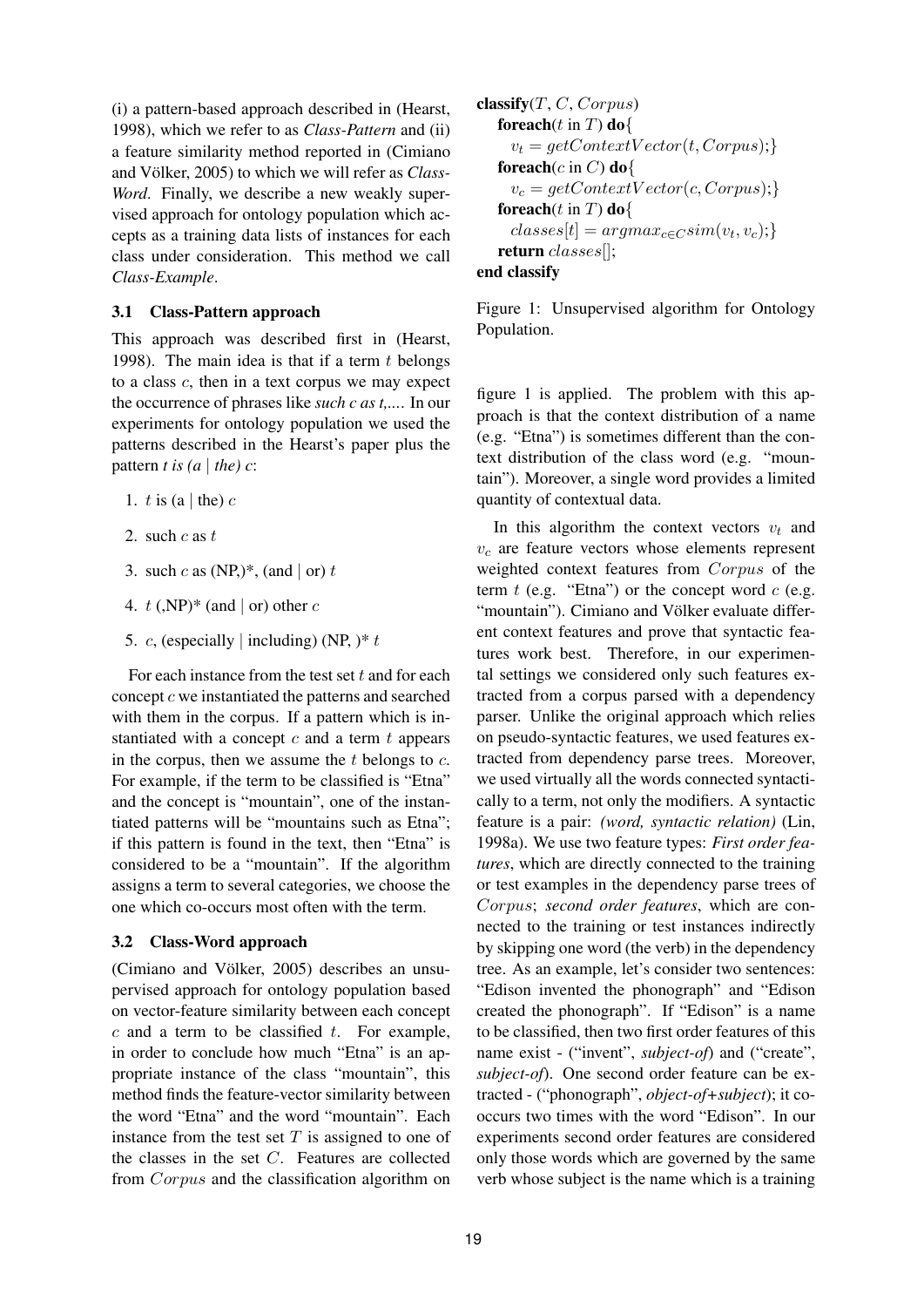or test instance (in this example "Edison").

## 3.3 Weakly Supervised Class-Example Approach

The approach we put forward here uses the same processing stages as the one presented in Figure 1 and relies on syntactic features extracted from a corpus. However, the Class-Example algorithm receives as an additional input parameter the sets of training examples for each class  $c \in C$ . These training sets are simple lists of instances (i.e. terms denoting Named Entities), without context, and can be acquired automatically or semi-automatically from an existing ontology or gazetteer. To facilitate their acquisition, the Class-Example approach imposes no restrictions to the training examples - they can be ambiguous and have different frequencies. However, they have to appear in *Corpus* (in our experimental settings - at least twice). For example, for the class "mountain" training examples are: "Everest", "Mauna Loa", etc.

The algorithm learns from each training set  $Train(c)$  a single feature vector  $v_c$ , called the *syntactic model* of the class. Therefore, in our algorithm, the statement

 $v_c = getContextVector(c, Corpus)$ in Figure 1 is substituted with  $v_c = getSyntactic Model(Train(c), Corpus).$ 

For each class c, a set of syntactic features  $F(c)$ are collected by finding the union of the features extracted from each occurrence in the corpus of each training instance in  $Train(c)$ . Next, the feature vector  $v_c$  is constructed: If a feature is not present in  $F(c)$ , then its corresponding coordinate in  $v_c$  has value 0; otherwise, it has a value equal to the feature weight.

The weight of a feature  $f_c \in F(c)$  is calculated in three steps:

1. First, the co-occurrence of  $f_c$  with the training set is calculated:

$$
weight_1(f_c) = \sum_{t \in Train(c)} \alpha.log(\frac{P(f_c, t)}{P(f_c).P(t)})
$$

where  $P(f_c, t)$  is the probability that feature  $f_c$  co-occurs with t,  $P(f_c)$  and  $P(t)$  are the probabilities that  $f_c$  and t appear in the corpus,  $\alpha = 14$  for syntactic features with lexical element noun and  $\alpha = 1$  for all the other syntactic features. The  $\alpha$  parameter reflects the linguistic intuition that nouns are more informative than verbs and adjectives which in most cases represent generic predicates. The values of  $\alpha$  were automatically learned from the training data.

2. We normalize the feature weights, since we observed that they vary a lot between different classes: for each class  $c$  we find the feature with maximal weight and denote its weight with  $mxW(c)$ ,

$$
mxW(c) = max_{f_c \in F(c)} weight_1(f_c)
$$

Next, the weight of each feature  $f_c \in F(c)$  is normalized by dividing it with  $mxW(c)$ :

$$
weight_N(f_c) = \frac{weight_1(f_c)}{mxW(c)}
$$

3. To obtain the final weight of  $f_c$ , we divide  $weight_N(f_c)$  by the number of classes in which this feature appears. This is motivated by the intuition that a feature which appears in the syntactic models of many classes is not a good class predictor.

$$
weight(f_c) = \frac{weight_N(f_c)}{|Classes(f_c)|}
$$

where  $|Classes(f_c)|$  is the number of classes for which  $f_c$  is present in the syntactic model.

As shown in Figure 1, the classification uses a similarity function  $sim(v_t, v_c)$  whose arguments are the feature vector of a term  $v_t$  and the feature vector  $v_c$  for a class  $c$ . We defined the similarity function as the dot product of the two feature vectors:  $sim(v_t, v_c) = v_c.v_t$ . Vectors  $v_t$  are binary (i.e. the feature value is 1 if the feature is present and, 0-otherwise), while the features in the syntactic model vectors  $v_c$  receive weights according to the approach described in this Section.

#### 4 Representing Syntactic Information

Since both the Class-Word and the Class-Example methods work with syntactic features, the main source of information is a syntactically parsed corpus. We parsed about half a gigabyte of a news corpus with MiniPar (Lin, 1998b). It is a statistically based dependency parser which is reported to reach 89% precision and 82% recall on press reportage texts. MiniPar generates syntactic dependency structures - directed labeled graphs whose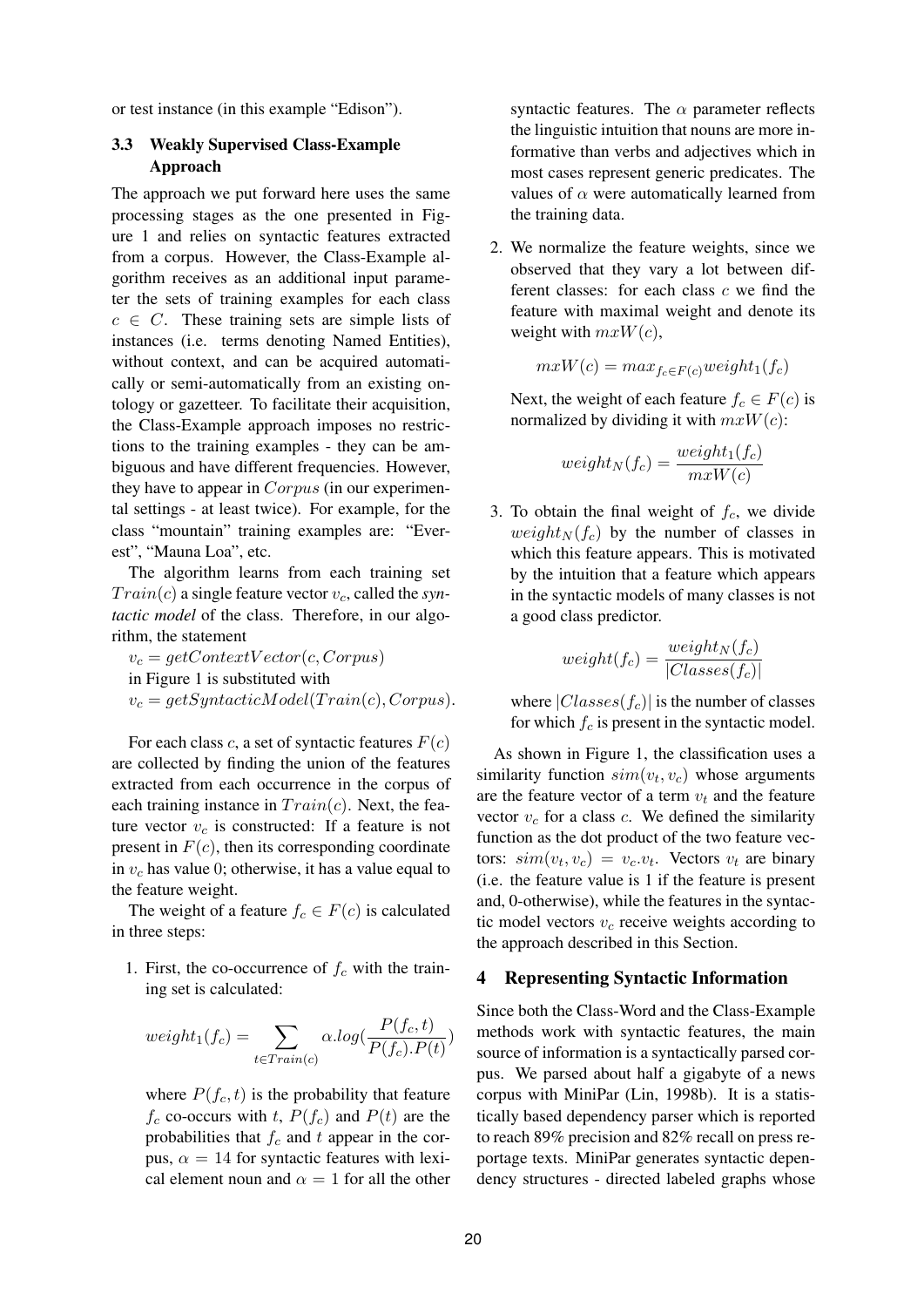$g_1$  g<sub>2</sub>  $SymbNet(q_1,q_2)$ 



Figure 2: Two syntactic graphs and their Syntactic Network.

vertices represent words and the edges between them represent syntactic relations like *subject*, *object*, *modifier*, etc. Examples for two dependency structures -  $g_1$  and  $g_2$ , are shown in Figure 2: They represent the sentences "John loves Mary" and "John loves Jane"; labels s and o on their edges stand for subject and object respectively. The syntactic structures generated by MiniPar are dendroid (tree-like), but still cycles appear in some cases.

In order to extract information from the parsed corpus, we had to choose a model for representing dependency trees which allows to search efficiently for syntactic structures and to calculate their frequencies. Building a classic index at word level was not an option, since we have to search for syntactic structures, not words. On the other hand, indexing syntactic relations (i.e. word pair and the relation between the words) would be useful, but still does not resolve the problem, since in many cases we search for more complex structures than a relation between two words: for example, when we have to find which words are syntactically related to a Named Entity composed by two words, we have to search for syntactic structures which consists of three vertices and two edges.

In order to trace efficiently more complex structures in the corpus, we put forward a model for representation of a set of labeled graphs, called *Syntactic Network* (*SyntNet* for short). The model is inspired by a model presented earlier in (Szpektor et al., 2004), however our model allows more efficient construction of the representation. The scope of SyntNet is to represent a set of labeled graphs through one aggregate structure in which the isomorphic sub-structures overlap. When SyntNet represents a syntactically parsed text corpus, its vertices are labeled with words from the text while edges represent syntactic relations from the corpus and are labeled accordingly.

An example is shown in Figure 2, where two syntactic graphs,  $g_1$  and  $g_2$ , are merged into

one aggregate representation  $SynthNet(q_1,q_2)$ . Vertices labeled with equal words in  $q_1$  and  $g_2$  are merged into one generalizing vertex in  $SynthNet(g_1, g_2)$ . For example, the vertices with label  $John$  in  $g_1$  and  $g_2$  are merged into one vertex John in  $SynthNet(g_1,g_2)$ .

Edges are merged in a similar way:  $(loves, John) \in g_1$  and  $(loves, John) \in g_2$ are represented through one edge (loves, John) in  $SynthNet(g_1,g_2)$ .

Each vertex in  $g_1$  and  $g_2$  is labeled additionally with a numerical index which is unique for the graph set. Numbers on vertices in  $SynthNet(q_1,q_2)$  show which vertices from  $q_1$ and  $g_2$  are merged in the corresponding Synt-Net vertices. For example, vertex loves ∈  $SynthNet(g_1, g_2)$  has a set  $\{1, 4\}$  which means that vertices 1 and 4 are merged in it. In a similar way the edge  $(loves, John) \in SynNet(g_1, g_2)$ is labeled with two pairs of indices  $(4, 5)$  and  $(1, 2)$ , which shows that it represents two edges: the edge between vertices 4 and 5 and the edge between 1 and 2.

Two properties of SyntNet are important: first isomorphic sub-structures from all the graphs represented via a SyntNet are mapped into one structure. This allows us to easily find all the occurrences of multiword terms and named entities. Second, using the numerical indices on vertices and edges, we can efficiently calculate which structures are connected syntactically to the training and test terms. As an example, let's try to calculate in which constructions the word "Mary" appears considering SyntNet in Figure 2. First, in SyntNet we can directly observe that there is the relation *loves*  $\rightarrow$  *Mary* labeled with the pair  $1 \rightarrow 3$ - therefore this relation appears once in the corpus. Next, tracing the numerical indices on the vertices and edges we can find a path from "Mary" to "John" through "loves". The path passes through the following numerical indices:  $3 \leftarrow 1 \rightarrow 2$ : this means that there is one appearance of the structure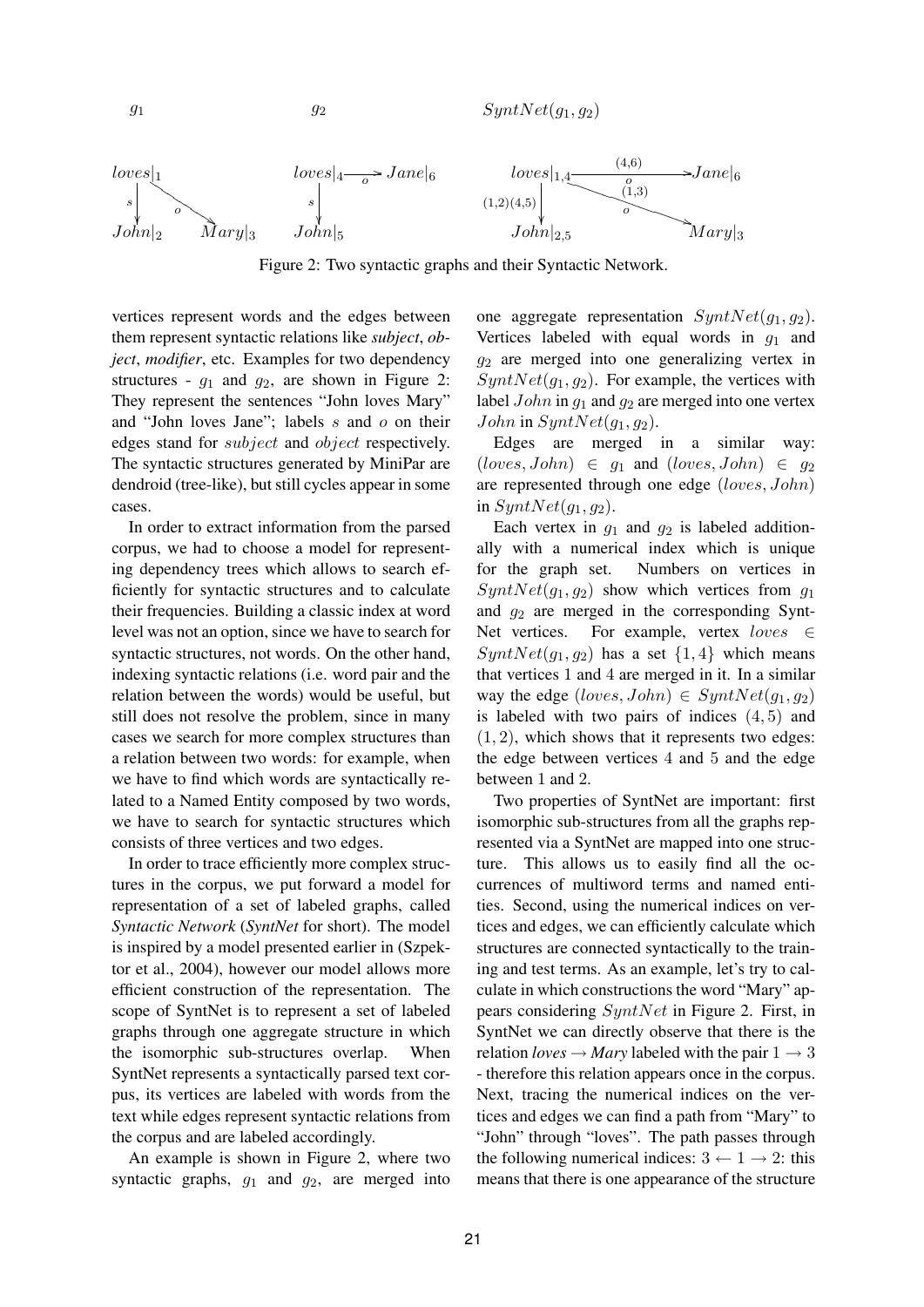"John loves Mary" in the corpus, spanning through vertices 1, 2, and 3. Such a path through the numerical indices cannot be found between "Mary" and "Jane" which means that they do not appear in the same syntactic construction in the corpus.

SyntNet is built incrementally in a straightforward manner: Each new vertex or edge added to the network is merged with the identical vertex or edge, if such already exists in SyntNet. Otherwise, a new vertex or edge is added to the network. The time necessary for building a SyntNet is proportional to the number of the vertices and the edges in the represented graphs (and does not otherwise depend on their complexity).

The efficiency of the SyntNet model when representing and searching for labeled structures makes it very appropriate for the representation of a syntactically parsed corpus. We used the properties of SyntNet in order to trace efficiently the occurrences of Named Entities in the parsed corpus, to calculate their frequencies, to find the syntactic features which co-occur with these Named Entities, as well as the frequencies of these cooccurrences. Moreover, the SyntNet model allowed us to extract more complex, second order syntactic features which are connected indirectly to the terms in the training and the test set.

### 5 Experimental settings and results

We have evaluated all the three approaches described in Section 3. The same evaluation settings were used for the three experiments. The source of features was a news corpus of about half a gigabyte. The corpus was parsed with MiniPar and a Syntactic Network representation was built from the dependency parse trees produced by the parser. Syntactic features were extracted from this Synt-Net.

We considered two high-level Named Entity categories: Locations and Persons. For each of them five fine-grained sub-classes were taken into consideration. For locations: *mountain*, *lake*, *river*, *city*, and *country*; for persons: *statesman*, *writer*, *athlete*, *actor*, and *inventor*.

For each class under consideration we created a test set of Named Entities using WordNet 2.0 and Internet sites like Wikipedia. For the Class-Example approach we also provided training data using the same resources. WordNet was the primary data source for training and test data. The examples from it were extracted automatically. We

|                   | $P(\%)$ | $R(\%)$ | $F(\%)$ |
|-------------------|---------|---------|---------|
| mountain          | 58      | 78      | 67      |
| lake              | 75      | 50      | 60      |
| river             | 69      | 55      | 61      |
| city              | 56      | 76      | 65      |
| country           | 86      | 93      | 89      |
| locations macro   | 69      | 70      | 68      |
| locations micro   | 78      | 78      | 78      |
| statesman         | 42      | 72      | 53      |
| writer            | 93      | 55      | 69      |
| athlete           | 90      | 47      | 62      |
| actor             | 90      | 73      | 80      |
| inventor          | 12      | 33      | 18      |
| persons macro     | 65      | 56      | 57      |
| persons micro     | 57      | 57      | 57      |
| total macro       | 67      | 63      | 62      |
| total micro       | 65      | 65      | 65      |
| category location | 83      | 91      | 87      |
| category person   | 95      | 89      | 92      |

Table 1: Performance of the Class-Example approach.

used Internet to get additional examples for some classes. To do this, we created automatic text extraction scripts for Web pages and manually filtered their output when it was necessary.

Totally, the test data comprised 280 Named Entities which were not ambiguous and appeared at least twice in the corpus.

For the Class-Example approach we provided a training set of 1194 names. The only requirement to the names in the training set was that they appear at least twice in the parsed corpus. They were allowed to be ambiguous and no manual post-processing or filtering was carried out on this data.

For both context feature approaches (i.e. Class-Word and Class-Example), we used the same type of syntactic features and the same classification function, namely the one described in Section 3.3. This was done in order to compare better the approaches.

Results from the comparative evaluation are shown in Table 2. For each approach we measured macro average precision, macro average recall, macro average F-measure and micro average F; for Class-Word and Class-Example micro F is equal to the overall accuracy, i.e. the percent of the instances classified correctly. The first row shows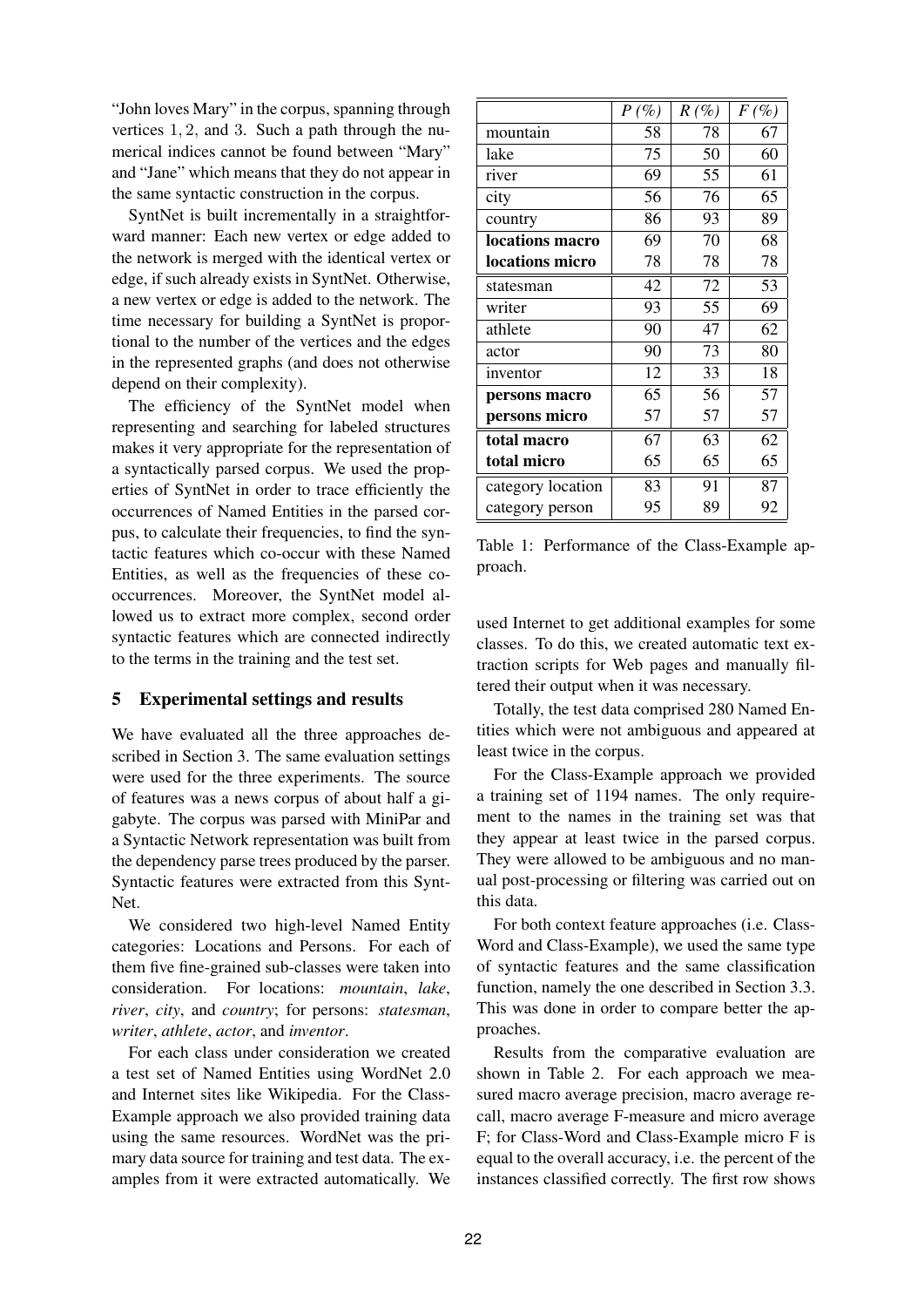|                           | macro $P(\%)$ | macro $R(\%)$ | macro $F(\%)$ | micro $F(\%)$ |
|---------------------------|---------------|---------------|---------------|---------------|
| Class-Patterns            |               |               |               |               |
| Class-Word                |               |               |               |               |
| Class-Example             |               |               |               |               |
| Class-Example (sec. ord.) | 0.            |               |               |               |

Table 2: Comparison of different approaches.

the results obtained with superficial patterns. The second row presents the results from the Class-Word approach. The third row shows the results of our Class-Example method. The fourth line presents the results for the same approach but using second-order features for the person category.

The Class-Pattern approach showed low performance, similar to the random classification, for which macro and micro F=10%. Patterns succeeded to classify correctly only instances of the classes "river" and "city". For the class "city" the patterns reached precision of 100% and recall 65%; for the class "river" precision was high (i.e. 75%), but recall was 15%.

The Class-Word approach showed significantly better performance (macro F=33%, micro F=42%) than the Class-Pattern approach.

The performance of the Class-Example (62% macro F and 65%-68% micro F) is much higher than the performance of Class-Word (29% increase in macro F and 23% in micro F). The last row of the table shows that second-order syntactic features augment further the performance of the Class-Example method in terms of micro average F (68% vs. 65%).

A more detailed evaluation of the Class-Example approach is shown in Table 1. In this table we show the performance of the approach without the second-order features. Results vary between different classes: The highest F is measured for the class "country" - 89% and the lowest is for the class "inventor" - 18%. However, the class "inventor" is an exception - for all the other classes the F measure is over 50%. Another difference may be observed between the Location and Person classes: Our approach performs significantly better for the locations (68% vs. 57% macro F and 78% vs. 57% micro F). Although different classes had different number of training examples, we observed that the performance for a class does not depend on the size of its training set. We think, that the variation in performance between categories is due to the different specificity of their textual contexts. As a consequence, some classes tend to co-occur with more specific syntactic features, while for other classes this is not true.

Additionally, we measured the performance of our approach considering only the macrocategories "Location" and "Person". For this purpose we did not run another experiment, we rather used the results from the fine-grained classification and grouped the already obtained classes. Results are shown in the last two rows of table 1: It turns out that the Class-Example method makes very well the difference between "location" and "person" - 90% of the test instances were classified correctly between these categories.

### 6 Conclusions and future work

In this paper we presented a new weakly supervised approach for Ontology Population, called Class-Example, and confronted it with two other methods. Experimental results show that the Class-Example approach has best performance. In particular, it reached 65% of accuracy, outperforming in our experimental framework the stateof-the-art Class-Word method by 42%. Moreover, for location names the method reached accuracy of 78%. Although the experiments are not comparable, we would like to state that some supervised approaches for fine-grained Named Entity classification, e.g. (Fleischman, 2001), have similar accuracy. On the other hand, the presented weakly supervised Class-Example approach requires as a training data only a list of terms for each class under consideration. Training examples can be automatically acquired from existing ontologies or other sources, since the approach imposes virtually no restrictions on them. This makes our weakly supervised methodology applicable on larger scale than supervised approaches, still having significantly better performance than the unsupervised ones.

In our experimental framework we used syntactic features extracted from dependency parse trees